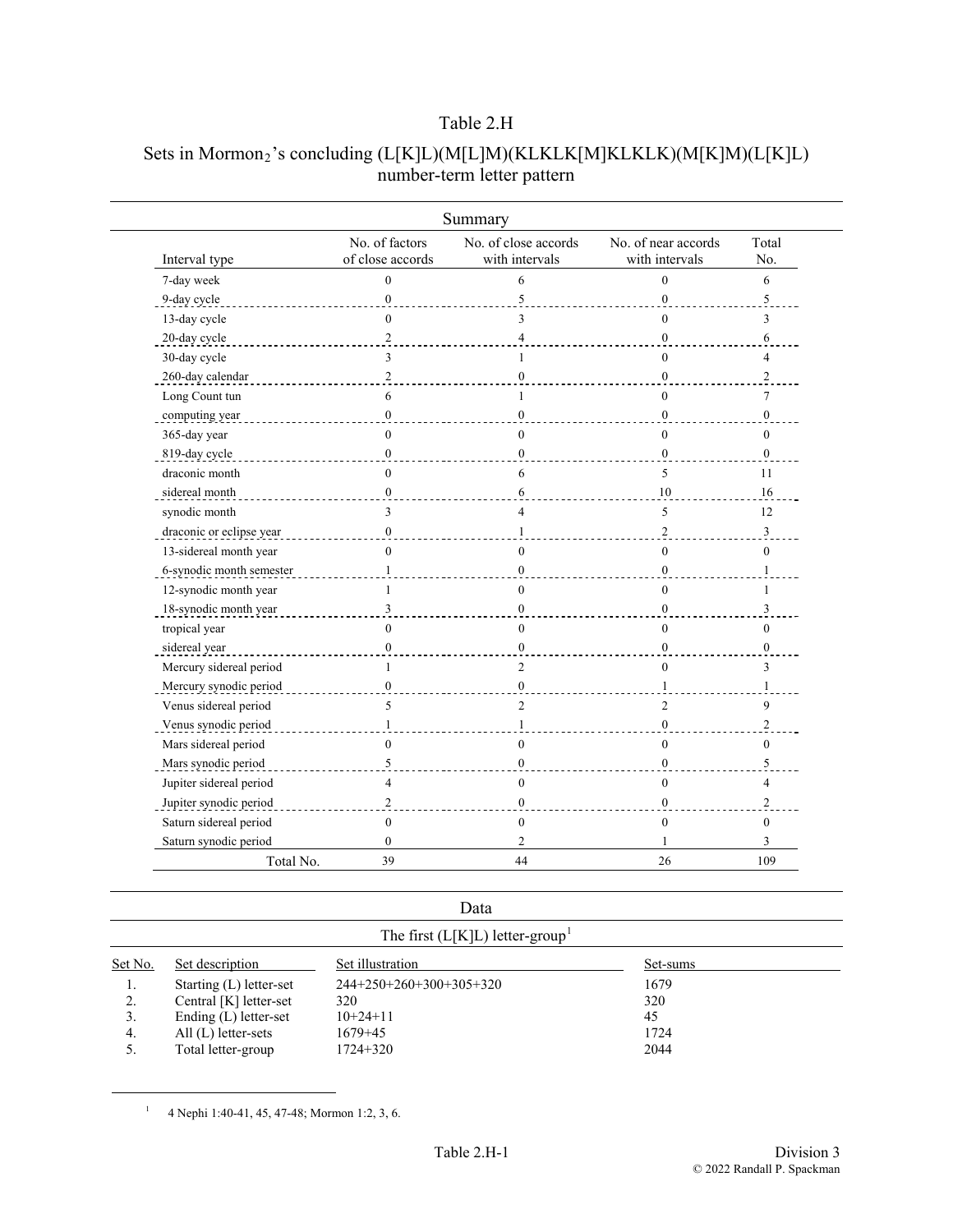| Set No. | Set-context | Near or close accord                                                                                                                                                                                                                                                                                                                                                       |
|---------|-------------|----------------------------------------------------------------------------------------------------------------------------------------------------------------------------------------------------------------------------------------------------------------------------------------------------------------------------------------------------------------------------|
|         | $1679$ days | a near accord with the length of 61.5 mean sidereal months (about 1680.2821 days)<br>a near accord with the length of 14.5 mean synodic periods of Mercury (about 1680.2243 days)                                                                                                                                                                                          |
|         | 320 days    | a close accord with the length of 16 20-day cycles                                                                                                                                                                                                                                                                                                                         |
| 3.      | 45 days     | a close accord with the length of 5 9-day cycles<br>1/8th of a close accord with 1 Long Count tun (360 days)<br>a close accord with the length of 1.5 mean synodic months (about 44.2959 days)<br>1/5th of a close accord with 1 mean sidereal period of Venus (about 224.7012 days)<br>1/13th of a close accord with 1 mean synodic period of Venus (about 583.9217 days) |
| 4.      | $1724$ days | no near or close accord with any interval listed in Table 3.A of Division 2                                                                                                                                                                                                                                                                                                |
|         | $2044$ days | a close accord with the length of 292 7-day weeks<br>a close accord with the length of 3.5 mean synodic periods of Venus (about 2043.7258 days)                                                                                                                                                                                                                            |

|                            |                                                                                                                         |                      | The $(M[L]M)$ letter-group <sup>2</sup>                                                                                                                                                                                                                                                                                                                            |                                                                                                |  |
|----------------------------|-------------------------------------------------------------------------------------------------------------------------|----------------------|--------------------------------------------------------------------------------------------------------------------------------------------------------------------------------------------------------------------------------------------------------------------------------------------------------------------------------------------------------------------|------------------------------------------------------------------------------------------------|--|
| Set No.                    | Set description                                                                                                         |                      | Set illustration                                                                                                                                                                                                                                                                                                                                                   | Set-sums                                                                                       |  |
| 1.<br>2.<br>3.<br>4.<br>5. | Starting (M) letter-set<br>Central [L] letter-set<br>Ending (M) letter-set<br>All (M) letter-sets<br>Total letter-group |                      | $\Box$ or [11 or 12] + $\Box$ or [11 or 12]<br>$4 + 15$<br>$\Box$ or [15 or 16]<br>$\Box$ or [22 or 24]+ $\Box$ or [15 or 16]<br>$19+$ or [37 or 40]                                                                                                                                                                                                               | $\Box$ or [22 or 24]<br>19<br>$\Box$ or [15 or 16]<br>$\Box$ or [37 or 40]<br>19 or [56 or 59] |  |
| Set No.                    | Set-context                                                                                                             | Near or close accord |                                                                                                                                                                                                                                                                                                                                                                    |                                                                                                |  |
| 1.                         | 22 days<br>24 days                                                                                                      |                      | 1/4th of a close accord with 1 mean sidereal period of Mercury (about 87.9694 days)<br>1/15th of a close accord with 1 Long Count tun (360 days)                                                                                                                                                                                                                   |                                                                                                |  |
| 2.                         | 19 days                                                                                                                 |                      | 1/21st of a close accord with 1 mean synodic period of Jupiter (about 398.8842 days)<br>1/28th of a close accord with 1 18-month lunar year (about 531.5506 days)<br>1/41st of a close accord with 1 synodic period of Mars (about 779.9365 days)<br>1/228th of a close accord with 1 sidereal period of Jupiter (about 4332.8486 days)                            |                                                                                                |  |
| 3.                         | 15 days                                                                                                                 |                      | 1/2 of a close accord with 1 30-day cycle<br>1/2 of a close accord with 1 mean synodic month (about 29.5306 days)<br>1/15th of a close accord with 1 mean sidereal period of Venus (about 224.7012 days)<br>1/24th of a close accord with 1 Long Count tun (360 days)<br>1/52nd of a close accord with 1 mean synodic period of Mars (about 779.9365 days)         |                                                                                                |  |
|                            | 16 days                                                                                                                 |                      | 1/14th of a close accord with 1 mean sidereal period of Venus (about 224.7012 days)                                                                                                                                                                                                                                                                                |                                                                                                |  |
| 4.                         | 37 days<br>40 days                                                                                                      |                      | no near or close accord with any interval listed in Table 3.A of Division 2<br>a close accord with the length of 2 20-day cycles<br>1/9th of a close accord with 1 Long Count tun (360 days)<br>a close accord with the length of 1.5 mean draconic months (about 40.8183 days)<br>a close accord with the length of 1.5 mean sidereal months (about 40.9825 days) |                                                                                                |  |
| 5.                         | 19 days<br>56 days                                                                                                      | (see above)          | a close accord with the length of 8 7-day weeks<br>a near accord with the length of 2 mean draconic months (about 54.4244 days)<br>a near accord with the length of 2 mean sidereal months (about 54.6433 days)<br>1/4th of a close accord with 1 mean sidereal period of Venus (about 224.7012 days)                                                              |                                                                                                |  |
|                            | 59 days                                                                                                                 |                      | a close accord with the length of 2 mean synodic months (about 59.0612 days)<br>1/3rd of a close accord with 1 6-month lunar semester (about 177.1835 days)<br>1/6th of a close accord with 1 12-month lunar year (about 354.3671 days)<br>1/9th of a close accord with 1 18-month lunar year (about 531.5506 days)                                                |                                                                                                |  |

## The (KLKLK[M]KLKLK) letter-group[3](#page-1-1)

| Set No.  | Set description         | Set illustration | Set-sums |
|----------|-------------------------|------------------|----------|
| . .      | Starting (K) letter-set | 16               | 326      |
| <u>.</u> | $1st(L)$ letter-set     | 326              |          |

<span id="page-1-1"></span><span id="page-1-0"></span>2 Mormon 1:8, 11-12, 15: 2:1.

3 Mormon 2:2, 3, 9, 15,16, 20, 22, 28; 3:1, 4, 7.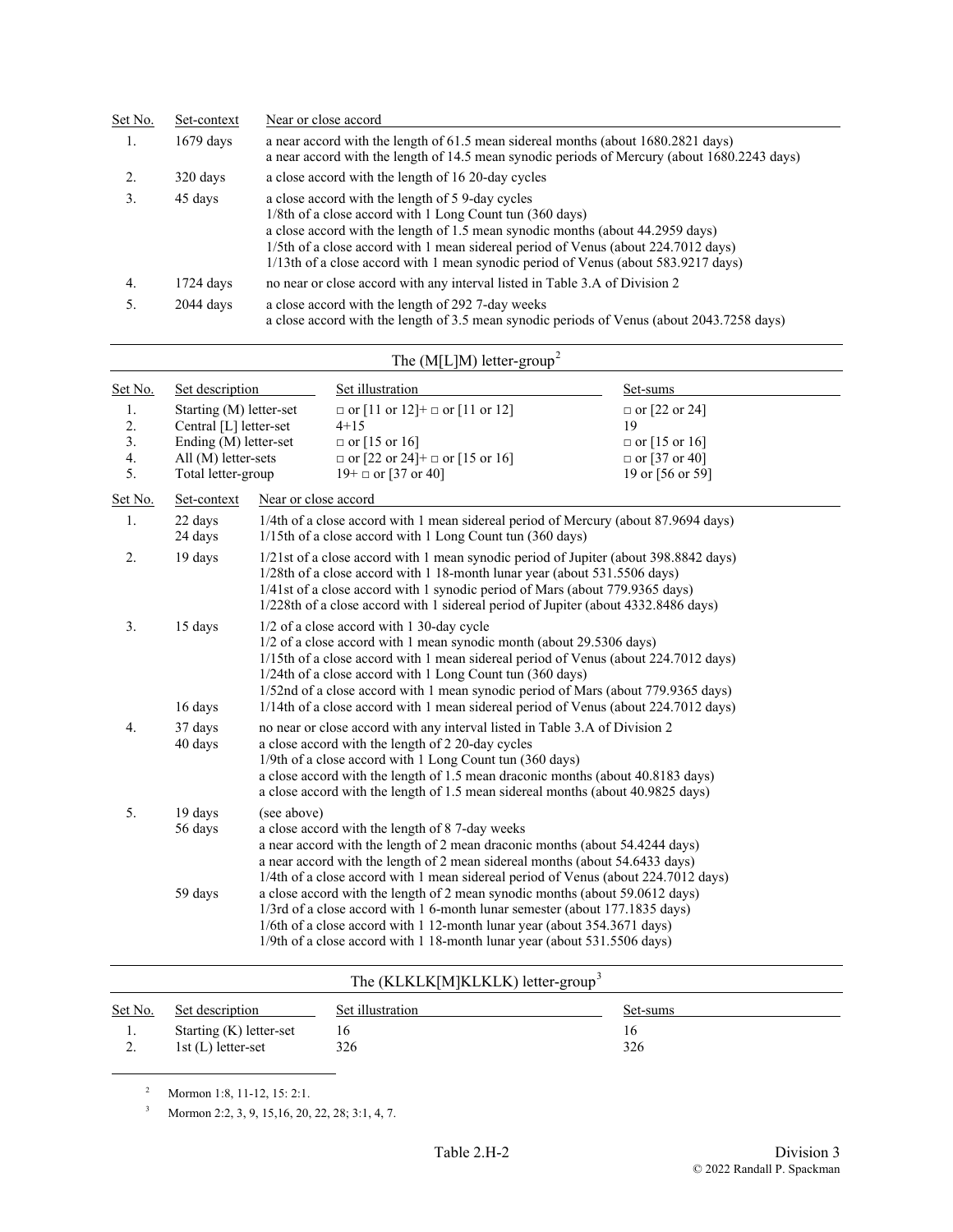| Set No.                  | Set description                                     |                                                                                                                                                                                                                                | Set illustration                                                                                                                                                                                                                                                                                                                                                                                                                  | Set-sums        |  |  |
|--------------------------|-----------------------------------------------------|--------------------------------------------------------------------------------------------------------------------------------------------------------------------------------------------------------------------------------|-----------------------------------------------------------------------------------------------------------------------------------------------------------------------------------------------------------------------------------------------------------------------------------------------------------------------------------------------------------------------------------------------------------------------------------|-----------------|--|--|
| 3.                       | $2nd(K)$ letter-set                                 |                                                                                                                                                                                                                                | 327                                                                                                                                                                                                                                                                                                                                                                                                                               | 327             |  |  |
| 4.                       | $2nd$ (L) letter-set                                |                                                                                                                                                                                                                                | 330+344                                                                                                                                                                                                                                                                                                                                                                                                                           | 674             |  |  |
| 5.                       | 3rd (K) letter-set                                  |                                                                                                                                                                                                                                | 345                                                                                                                                                                                                                                                                                                                                                                                                                               | 345             |  |  |
| 6.                       | Central [M] letter-set                              |                                                                                                                                                                                                                                | $\Box$ or [345]                                                                                                                                                                                                                                                                                                                                                                                                                   | $\Box$ or [345] |  |  |
| 7.                       | 4th (K) letter-set                                  |                                                                                                                                                                                                                                | 346+349+350                                                                                                                                                                                                                                                                                                                                                                                                                       | 1045            |  |  |
| 8.                       | $3rd$ (L) letter-set                                |                                                                                                                                                                                                                                | 10                                                                                                                                                                                                                                                                                                                                                                                                                                | 10              |  |  |
| 9.<br>10.                | 5th (K) letter-set<br>4th (L) letter-set            |                                                                                                                                                                                                                                | 10<br>360                                                                                                                                                                                                                                                                                                                                                                                                                         | 10<br>360       |  |  |
| 11.                      | Ending (K) letter-set                               |                                                                                                                                                                                                                                | 361                                                                                                                                                                                                                                                                                                                                                                                                                               | 361             |  |  |
| 12.                      | All $(K)$ letter-sets                               |                                                                                                                                                                                                                                | $16+327+345+1045+10+361$                                                                                                                                                                                                                                                                                                                                                                                                          | 2104            |  |  |
| 13.                      | All (L) letter-sets                                 |                                                                                                                                                                                                                                | 326+674+10+360                                                                                                                                                                                                                                                                                                                                                                                                                    | 1370            |  |  |
| 14.                      | Total letter-group                                  |                                                                                                                                                                                                                                | $2104+$ or [345]+1370                                                                                                                                                                                                                                                                                                                                                                                                             | 3474 or [3819]  |  |  |
| Set No.                  | Set-context                                         | Near or close accord                                                                                                                                                                                                           |                                                                                                                                                                                                                                                                                                                                                                                                                                   |                 |  |  |
| 1.                       | 16 days                                             | (see above)                                                                                                                                                                                                                    |                                                                                                                                                                                                                                                                                                                                                                                                                                   |                 |  |  |
| 2.                       | 326 days                                            |                                                                                                                                                                                                                                | a close accord with the length of 12 mean draconic months (about 326.5466 days)<br>a near accord with the length of 12 mean sidereal months (about 327.8599 days)<br>a near accord with the length of 11 mean synodic months (about 324.8635 days)                                                                                                                                                                                |                 |  |  |
| 3.                       | 327 days                                            |                                                                                                                                                                                                                                | a close accord with the length of 12 mean draconic months (about 326.5466 days)<br>a close accord with the length of 12 mean sidereal months (about 327.8599 days)                                                                                                                                                                                                                                                                |                 |  |  |
| 4.                       | 674 days                                            |                                                                                                                                                                                                                                | a close accord with the length of 3 mean sidereal periods of Venus (about 674.1035 days)                                                                                                                                                                                                                                                                                                                                          |                 |  |  |
| 5.                       | 345 days                                            |                                                                                                                                                                                                                                | a near accord with the length of 1 mean draconic year (about 346.6201 days)                                                                                                                                                                                                                                                                                                                                                       |                 |  |  |
| 6.                       | 345 days                                            |                                                                                                                                                                                                                                | (see above)                                                                                                                                                                                                                                                                                                                                                                                                                       |                 |  |  |
| 7.                       | $1045$ days                                         |                                                                                                                                                                                                                                | no near or close accord with any interval listed in Table 3.A of Division 2                                                                                                                                                                                                                                                                                                                                                       |                 |  |  |
| 8.                       | 10 days                                             |                                                                                                                                                                                                                                | 1/2 of a close accord with the length of 1 20-day cycle<br>1/3rd of a close accord with the length of 1 30-day cycle<br>1/26th of a close accord with the length of 1 260-day calendar<br>1/36th of a close accord with the length of 1 Long Count tun (360 days)<br>1/3rd of a close accord with 1 mean synodic months (about 29.5306 days)<br>1/78th of a close accord with 1 mean synodic period of Mars (about 779.9365 days) |                 |  |  |
| 9.                       | 10 days                                             | (see above)                                                                                                                                                                                                                    |                                                                                                                                                                                                                                                                                                                                                                                                                                   |                 |  |  |
| 10.                      | 360 days                                            | a close accord with the length of 40 9-day cycles<br>a close accord with the length of 18 20-day cycles<br>a close accord with the length of 12 30-day cycles<br>a close accord with the length of 1 Long Count tun (360 days) |                                                                                                                                                                                                                                                                                                                                                                                                                                   |                 |  |  |
| 11.<br>12.<br>13.<br>14. | 361 days<br>$2104$ days<br>$1370$ days<br>3474 days |                                                                                                                                                                                                                                | 1/12th of a close accord with 1 mean sidereal period of Jupiter (about 4332.8486 days)<br>a close accord with the length of 77 mean sidereal months (about 2103.7678 days)<br>no near or close accord with any interval listed in Table 3.A of Division 2<br>a close accord with the length of 386 9-day cycles<br>a close accord with the length of 39.5 mean sidereal period of Mercury (about 3474.7909 days)                  |                 |  |  |
|                          | 3819 days                                           |                                                                                                                                                                                                                                | a close accord with the length of 17 mean sidereal periods of Venus (about 3819.9197 days)                                                                                                                                                                                                                                                                                                                                        |                 |  |  |

|                  | The $(M[K]M)$ letter-group <sup>4</sup> |                                                                             |                           |                 |  |
|------------------|-----------------------------------------|-----------------------------------------------------------------------------|---------------------------|-----------------|--|
| Set No.          | Set description                         |                                                                             | Set illustration          | Set-sums        |  |
| 1.               | Starting (M) letter-set                 |                                                                             | $\Box$ or [361]           | $\Box$ or [361] |  |
| 2.               | Central [K] letter-set                  |                                                                             | $362+363+364+366+367+375$ | 2197            |  |
| 3.               | Ending $(M)$ letter-set                 |                                                                             | $\Box$ or [375]           | $\Box$ or [375] |  |
| 4.               | $All(M)$ letter-sets                    |                                                                             | $\Box$ or [361]+[375]     | $\Box$ or [736] |  |
| 5.               | Total letter-group                      |                                                                             | $2197 + \square$ or [736] | 2197 or [2933]  |  |
| Set No.          | Set-context                             | Near or close accord                                                        |                           |                 |  |
| 1.               | $361$ days                              | (see above)                                                                 |                           |                 |  |
| $\overline{2}$ . | $2197$ days                             | a close accord with the length of 169 13-day cycles                         |                           |                 |  |
| 3.               | 375 days                                | no near or close accord with any interval listed in Table 3.A of Division 2 |                           |                 |  |

<span id="page-2-0"></span>4 Mormon 3:7-8; 4:1, 7, 10, 15-17.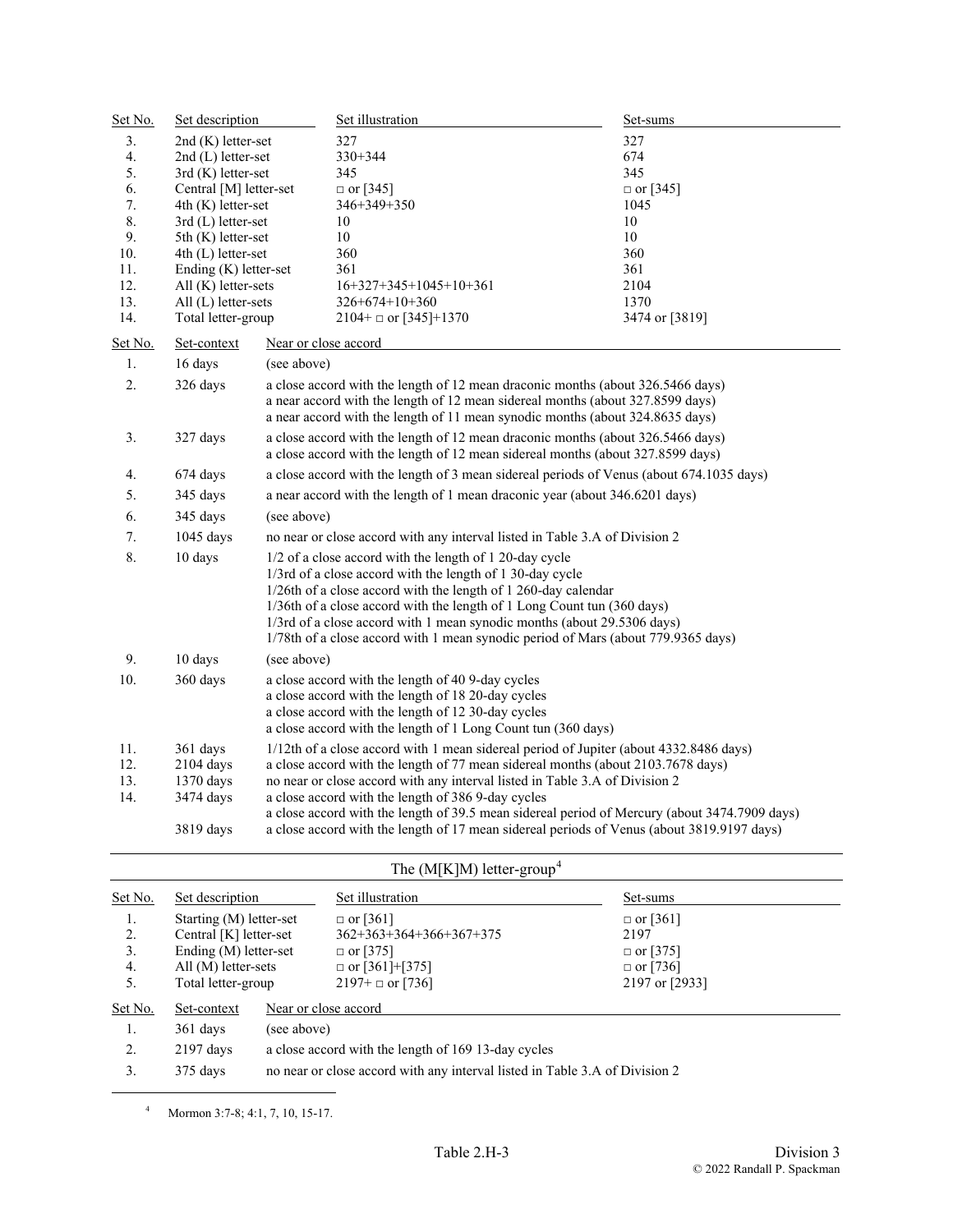| Set No. | Set-context                | Near or close accord                                                                                                                                             |
|---------|----------------------------|------------------------------------------------------------------------------------------------------------------------------------------------------------------|
| 4.      | 736 days                   | a near accord with the length of 27 mean draconic months (about 734.7299 days)<br>a near accord with the length of 27 mean sidereal months (about 737.6848 days) |
|         | $2197$ days<br>$2933$ days | (see above)<br>a close accord with the length of 419 7-day weeks                                                                                                 |

|                  |                         |                                                                                                                                                                                                                                 | The second $(L[K]L)$ letter-group <sup>5</sup>                                                                                                                   |                                                                                                                                                                                 |  |  |
|------------------|-------------------------|---------------------------------------------------------------------------------------------------------------------------------------------------------------------------------------------------------------------------------|------------------------------------------------------------------------------------------------------------------------------------------------------------------|---------------------------------------------------------------------------------------------------------------------------------------------------------------------------------|--|--|
| Set No.          | Set description         |                                                                                                                                                                                                                                 | Set illustration                                                                                                                                                 | Set-sums                                                                                                                                                                        |  |  |
| 1.               | Starting (L) letter-set |                                                                                                                                                                                                                                 | 379                                                                                                                                                              | 379                                                                                                                                                                             |  |  |
| 2.               | Central [K] letter-set  |                                                                                                                                                                                                                                 | 380                                                                                                                                                              | 380                                                                                                                                                                             |  |  |
| 3.               | Ending (L) letter-set   |                                                                                                                                                                                                                                 | 384 or 384+400                                                                                                                                                   | 384 or 784                                                                                                                                                                      |  |  |
| 4.               | All $(L)$ letter-sets   |                                                                                                                                                                                                                                 | 379+384 or 784                                                                                                                                                   | 763 or 1163                                                                                                                                                                     |  |  |
| 5.               | Total letter-group      |                                                                                                                                                                                                                                 | $380+763$ or 1163                                                                                                                                                | 1143 or 1543                                                                                                                                                                    |  |  |
| <u>Set No.</u>   | Set-context             |                                                                                                                                                                                                                                 | Near or close accord                                                                                                                                             |                                                                                                                                                                                 |  |  |
| 1.               | 379 days                | a near accord with the length of 14 mean draconic months (about 380.9711 days)<br>a close accord with the length of 1 mean synodic period of Saturn (about 378.0921 days)                                                       |                                                                                                                                                                  |                                                                                                                                                                                 |  |  |
| 2.               | 380 days                | a close accord with the length of 19 20-day cycles<br>a close accord with the length of 14 mean draconic months (about 380.9711 days)<br>a near accord with the length of 1 mean synodic period of Saturn (about 378.0921 days) |                                                                                                                                                                  |                                                                                                                                                                                 |  |  |
| 3.               | 384 days                |                                                                                                                                                                                                                                 | a near accord with the length of 14 mean sidereal months (about 382.5032 days)<br>a close accord with the length of 13 mean synodic months (about 383.8977 days) |                                                                                                                                                                                 |  |  |
|                  | 784 days                |                                                                                                                                                                                                                                 | a close accord with the length of 1127-day weeks<br>a near accord with the length of 26.5 mean synodic months (about 782.5606 days)                              |                                                                                                                                                                                 |  |  |
| $\overline{4}$ . | 763 days                |                                                                                                                                                                                                                                 | a close accord with the length of 109 7-day weeks                                                                                                                | a near accord with the length of 28 mean draconic months (about 761.9422 days)                                                                                                  |  |  |
|                  | $1163$ days             |                                                                                                                                                                                                                                 |                                                                                                                                                                  | a near accord with the length of 42.5 mean sidereal months (about 1161.1706 days)                                                                                               |  |  |
| 5.               | $1143$ days             |                                                                                                                                                                                                                                 | a close accord with the length of 127 9-day cycles                                                                                                               | a close accord with the length of 42 mean draconic months (about 1142.9132 days)<br>a close accord with the length of 13 mean sidereal period of Mercury (about 1143.6021 days) |  |  |
|                  | $1543$ days             |                                                                                                                                                                                                                                 |                                                                                                                                                                  | a close accord with the length of 56.5 mean sidereal months (about 1543.6738 days)                                                                                              |  |  |

## The (L[K]L)(M[L]M)(KLKLK[M]KLKLK)(M[K]M)(L[K]L) letter pattern

<span id="page-3-0"></span>

| Set No.              | Set description<br>$All(K)$ letter-sets<br>All $(L)$ letter-sets<br>$All(M)$ letter-sets<br>Total letter pattern                                                                                                                                                                                                                                                                                                                                                                                    |  | Set illustration                                                                                                                                                                                                         | Set-sums                                                                                                  |  |
|----------------------|-----------------------------------------------------------------------------------------------------------------------------------------------------------------------------------------------------------------------------------------------------------------------------------------------------------------------------------------------------------------------------------------------------------------------------------------------------------------------------------------------------|--|--------------------------------------------------------------------------------------------------------------------------------------------------------------------------------------------------------------------------|-----------------------------------------------------------------------------------------------------------|--|
| 1.<br>2.<br>3.<br>4. |                                                                                                                                                                                                                                                                                                                                                                                                                                                                                                     |  | 320+2104+2197+380<br>$1724+19+1370+763$ or 1163<br>$\Box$ or [37 or 40]+ $\Box$ or [345]+ $\Box$ or [736]<br>5001+3876 or 4276+ $\Box$ or [1118 or 1121]                                                                 | 5001<br>3876 or 4276<br>$\Box$ or [1118 or 1121]<br>8877 or 9277 or [9995 or 9998]<br>or [10395 or 10398] |  |
| Set No.              | Set-context                                                                                                                                                                                                                                                                                                                                                                                                                                                                                         |  | Near or close accord                                                                                                                                                                                                     |                                                                                                           |  |
| 1.                   | $5001$ days                                                                                                                                                                                                                                                                                                                                                                                                                                                                                         |  | a near accord with the length of 183 mean sidereal months (about 4999.8638 days)                                                                                                                                         |                                                                                                           |  |
| 2.                   | 3876 days<br>$4276$ days                                                                                                                                                                                                                                                                                                                                                                                                                                                                            |  | a near accord with the length of 142.5 mean draconic months (about 3877.7414 days)<br>a near accord with the length of 156.5 mean sidereal months (about 4275.8398 days)                                                 |                                                                                                           |  |
| 3.                   | $1118$ days<br>$1121$ days                                                                                                                                                                                                                                                                                                                                                                                                                                                                          |  | a close accord with the length of 86 13-day cycles<br>a close accord with the length of 41 mean sidereal months (about 1120.1881 days)<br>a near accord with the length of 38 mean synodic months (about 1122.1624 days) |                                                                                                           |  |
| 4.                   | a near accord with the length of 39.5 mean sidereal periods of Venus (about 8875.6958 days)<br>8877 days<br>a near accord with the length of 339.5 mean sidereal months (about 9275.7036 days)<br>9277 days<br>a near accord with the length of 338.5 mean synodic months (about 9996.1047 days)<br>9995 days<br>a near accord with the length of 366 mean sidereal months (about 9999.7276 days)<br>9998 days<br>a near accord with the length of 338.5 mean synodic months (about 9996.1047 days) |  |                                                                                                                                                                                                                          | a near accord with the length of 44.5 mean sidereal periods of Venus (about 9999.2016 days)               |  |